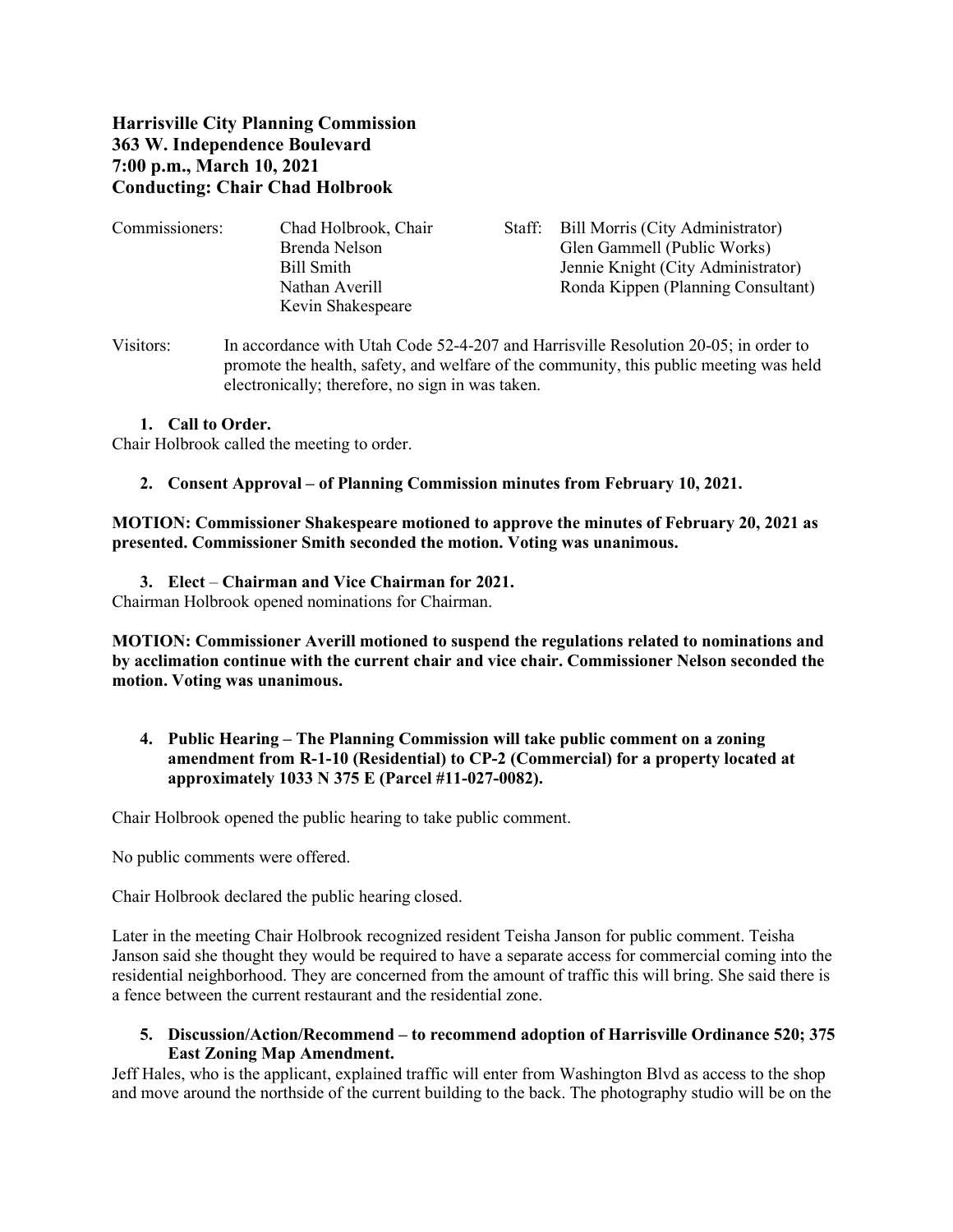west side with only three or so cars there at any given time.

Commissioner Smith asked if they received UDOT approval for the access. Jeff Hales said there is already an access to the current shop and they have torn down the old garage and cleaned up the area to allow access all the way around. Some people are nervous to access off of Washington Blvd. The access was there long before he bought the building.

Bill Morris said the concerns regarding access will be discussed during the site plan review and process. From a zoning phase, this is consistent with the General Plan. There may be something in the code that prohibits a commercial access through to residential but this will come up in the site plan review. Jeff Hales said this is likely a little more car traffic. This will make a big difference to what they want to do for the photography studio. Bill Morris agreed the traffic on the photography studio would likely not bring in much more than a residential home. Chair Holbrook asked if there will be a landscaping plan. Jeff Hales said they will add things that will compliment the commercial area and match the existing residential. The landscaping plan will be included on the site plan.

#### **MOTION: Commissioner Nelson motioned to recommend adoption of Harrisville Ordinance 520; 375 East Zoning Map Amendment. Commissioner Shakespeare seconded the motion. Voting was unanimous.**

#### **6. Work Session** – **a work session is to gather information and is not intended for public comment.**

Bill Morris asked Ronda Kippen to give a follow up report and focus on the outstanding issues, one of which was whether or not the sewer was sized enough to handle this development. Ronda Kippen explained she is waiting on an overall report from the city engineer for the sewer study which will show the overall capacity with trunk lines. Central Weber Sewer District indicated they have the capacity in their ponds but they will have to look at where the trunk line would come into the current infrastructure and what the cost will be to the developer. Bill Morris further explained the city engineer is doing an analysis to determine whether the lines need to be address. Ronda Kippen said that is a huge breaking point for the applicant to know whether this is a financially feasible project.

Bill Morris asked if the applicant has submitted all of the mapping requirements to meet the Code. Ronda Kippen said as har as the site plan mapping, we have everything, but from an engineering and storm water stand point, we need the site plan approval to move forward to the next level. This comes down to cost versus to have the infrastructure design based on a conceptual design. They want to make sure the stie plan is certain before they invest more into the infrastructure. Bill Morris again asked if we have all the plan maps. Ronda Kippen said she does not have the storm water plan. She is ultimately looking for the sewer study, a complete geo tech report by the new standards, storm water study, phasing plan, proposed site standards, commercial renderings, new architectural residential standards, HOA plans, preservation and maintenance plans, storm water utilities, other utility structure, proposed residential and commercial, including parking dimensions and setbacks, open spaces, landscaping and buffering, parking and signage. There are a significant number of plans left but as far as site plans, those are complete.

Bill Morris asked if there are sufficient plans for the subzone approval at Planning Commission next meeting. Ronda Kippen said a possible conditional approval to give the developer time to provide additional material. Bill Morris outlined the code requirements in 11.11.030 of the Harrisville Municipal Code for Large Project Mixed-Use. He told the commissioner this is what they are looking for to proceed with this project. Then they can take the next step to engineer how the storm drain system will work. They can look to give a recommendation at the next meeting. One outstanding issue is the flood plain with various lots that may need to be deleted. Commissioner Averill said what he understands from the work committee is they are looking at building everything else but the flood plain units, but they want to move forward. Bill Morris said they will need approval from FEMA in the future. Otherwise, there was some concern with how the houses would look, and he asked if there was an update there. Ronda Kippen said they have gone under contract with a different builder and we now have different renderings. She thinks the commissioners will be pleased with the new selections. She has walked through these houses.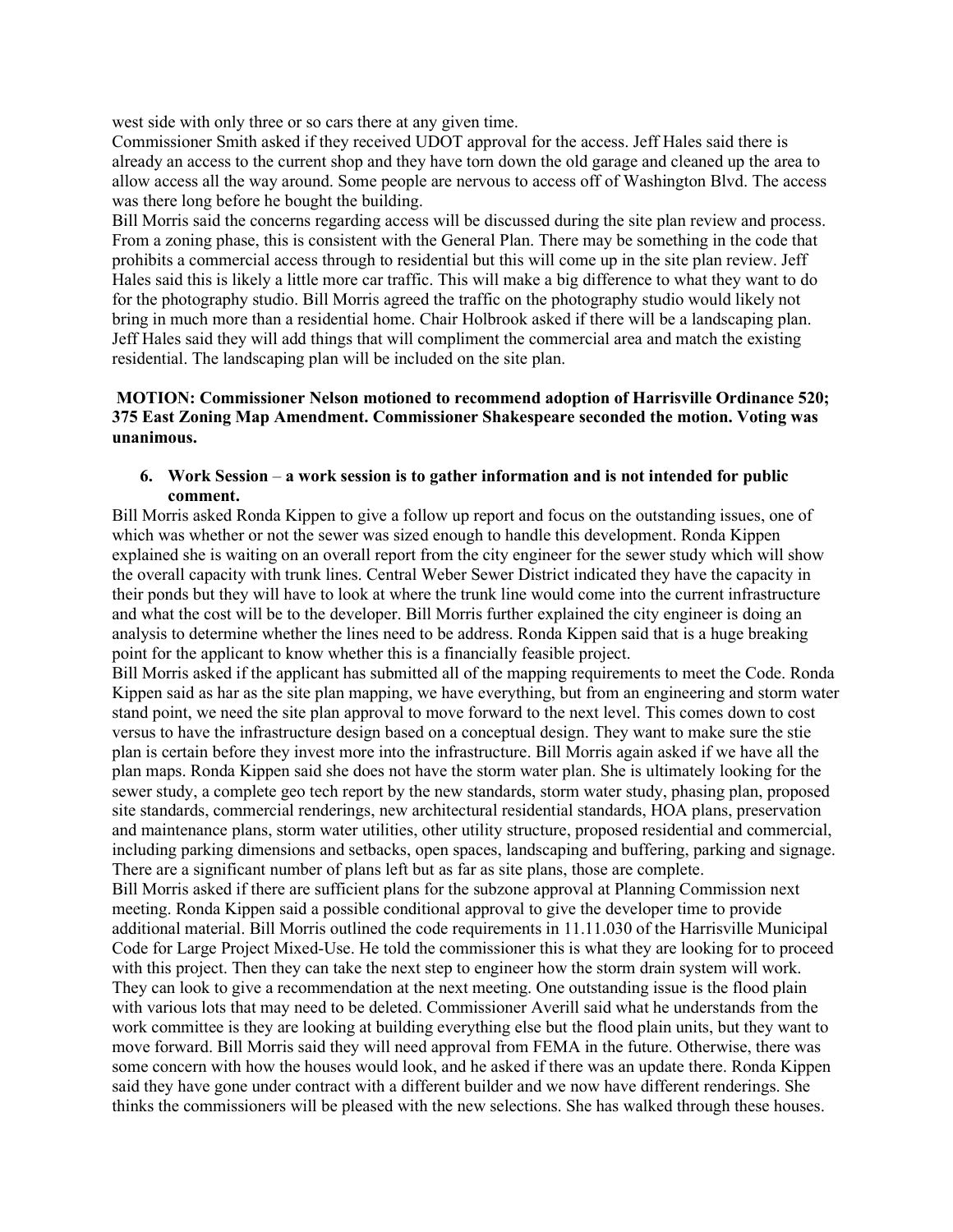Bill Morris asked how long it will take for the commissioners to get the renderings. Ronda Kippen said she has them already and will send them out. Bill Morris informed Commissioners they should be ready to review the Master Development Agreement as well.

Commissioner Averill said the new concept plan includes lot sizes of a 4,000 sq ft minimum, which ended up with fewer homes. That has been a concern with buffering to the existing neighborhoods. Bill Morris pointed out that was a big negotiation with the legislative committee. He asked commissioners to pay attention to the housing designs, with new and exciting looks. Chair Holbrook asked if they have a shared theme. Ronda Kippen said they are planning to do that with the commercial element. They are getting with a designer to the commercial component with planning commission input and bring forward some themes; with consideration to what Harrisville would like. They feel this is very important for the city to set the tone, instead of coming forward with their own idea. They have options of Old Town, contemporary, etc.

Chair Holbrook asked Ronda Kippen to review the biggest changes for the commissioner who have not been involved with the work committee. Ronda Kippen reviewed the overall statistics which reduced the units from 722 to 651; there are 15 units in the flood plain area. Basically, they reduced the development significantly with units. They also increased the sizing of the smallest lots. Townhomes are in groups of four. They have listened to the public and decreased the density. They legislative body recommendations as well as the staff recommendations. They have all worked together to negotiate these standards. Eric Langvardt reviewed the significant changes in the concept plan beginning with the smallest and largest lots, which have all increased in size. The reduction in the townhomes, which are a 4-minute walk to the town center, this is the core of the project, and allows the development to radiate out from this central core which includes the commercial and amphitheater. The density goes down as this moves out. They also moved the collector road away form the neighbors to the north and included a landscaped berm. This road connection is on Harrisville's Master Plan, but they pushed this away. There are no greater blocks of townhomes than five, four, and three. That allows for some additional green space between the town homes. The park and open space now connect the parks from north to south in the entire neighborhood. They redesigned the north west corner to buffer. The flood plain includes 15 lots, only if FEMA mapping eliminates the flood plain. They have designed around this area so the rest of the plan can function independently. There would not be any need for redesign.

The parking includes more that what is required in the code. The town center parking is in a great location with bends around the buildings and parking on the road to eliminate a parking lot. They are still working on the commercial architecture which should be outstanding. Chair Holbrook asked about the town homes on the main road coming in from Highway 89. Eric Langvardt responded those will be three story which creates an entry feeling to bracket the town center core. As they move away, the other town homes around the edge are two story, as the intensity drops, so does the height. There will not be driveways coming off the main road, to make this visually pleasing.

Chair Holbrook said with the housing under control are they able to focus in on the commercial. Bill Scott said they are looking at the condominium buildings which are adjacent to the commercial area. There are physically going to look like the town center. They want those to work in concert with each other. They are using the same architect to make this a continuous concept. The commercial buildings are not designed yet. Instead of presenting a rendering the commissioners may not like to start off with, they are looking at broader themes and then turn them into some renderings to come up with a final design that everyone likes. They are also looking at how Covid has affected the market. As far as restaurants go, they want to make sure they have enough outside space, sidewalk space or roof top dining, in case there is another pandemic and they cannot use their indoor space. They would like to show idea boards and get everyone's reaction. This will not look like the ordinary strip mall commercial.

Chair Holbrook asked if commissioners had any additional questions. Bill Morris said we have held the public hearing and have had multiple work session and now is the time for the overlay approval. Commissioners can expect to see an ordinance with the MDA and exhibits included in the code.

Commissioner Averill said this has been a long time coming, with a lot of changes and questions. It is nice to get to step we can take. Bill Morris thanked the commissioners, legislator, and staff who have